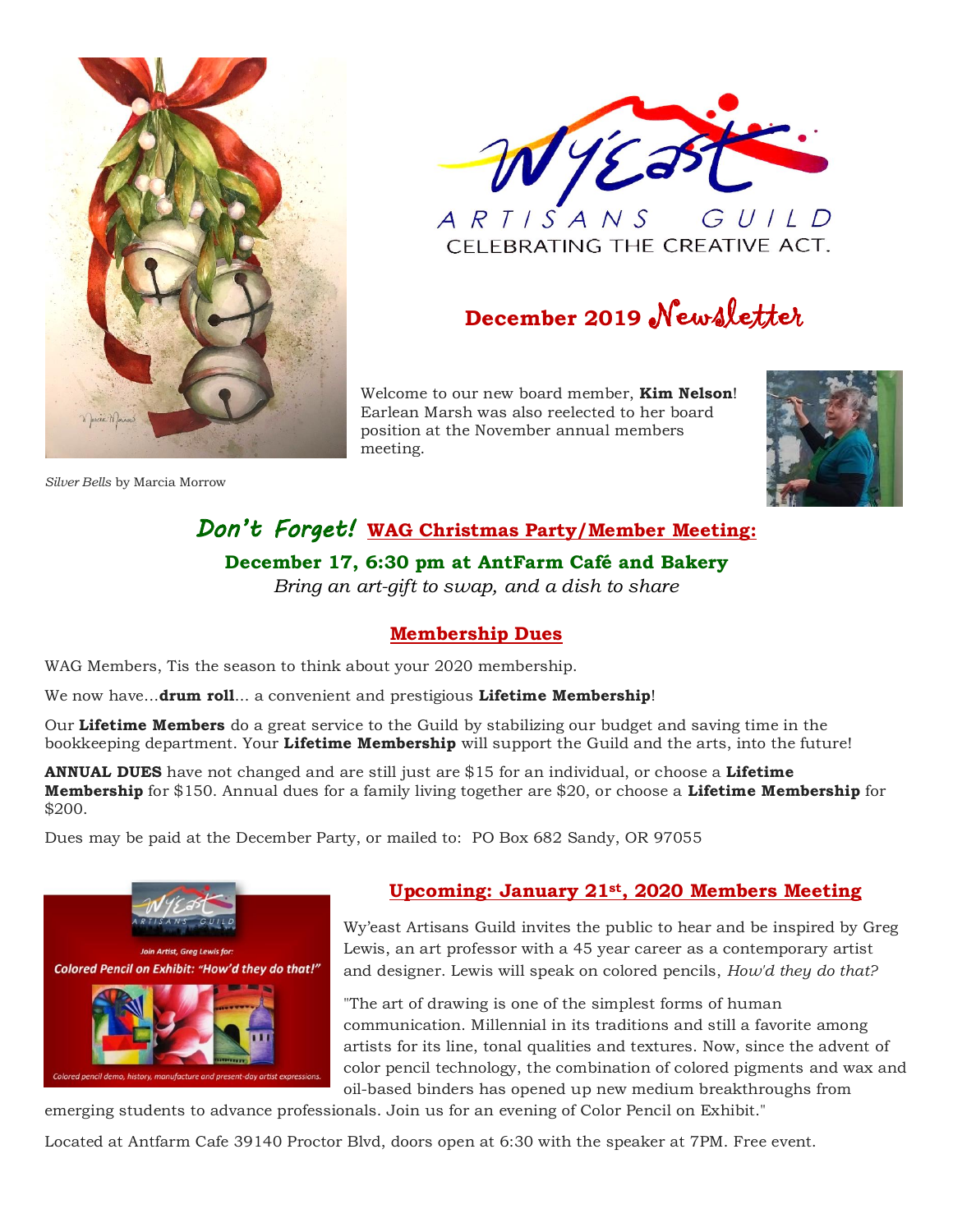### **SAT 2019-2020 Season**

| Date                     | Play                                   | <b>About</b>                                                                                                                                    | Art Show Theme     |
|--------------------------|----------------------------------------|-------------------------------------------------------------------------------------------------------------------------------------------------|--------------------|
| Jan 9                    | Making God Laugh                       | Drama                                                                                                                                           | Dreams             |
| March<br>12              | Vanya and Sonia and<br>Masha and Spike | Drama                                                                                                                                           | Childhood Memories |
| April<br>$2\overline{3}$ | All in the Timing                      | A collection of mostly-comedic 1-act plays focused on<br>language and wordplay, perspective on life and<br>meaning, and romantic relationships. | Point of View      |

### **Youth Art Class Journals**

By Dawnna Goudie

### **Nov 7: H is for Happy Horses**

Things got colorful as kids stenciled, blended, and spattered unique paintings of horses.

### **Nov 14: I is for Interesting Ink**

I took home some ink drawings done by students and had a great deal of fun enhancing them to show the kids what they could do even with simple images. (Pictured are two "before and after" examples with the student drawing on top and my enhancement on bottom)



#### **Nov 21: J is for the Joy of Jewelry**

This was one of those classes I came into not nearly enough prepared, but the kids were delighted and inspired by the glittering array of beads and everyone got to make some earrings and pendants.

*Classes are Thursday afternoons from 4 pm to 5:30 (set-*



*up begins at 3:30). Lessons are geared for 1st—6th graders. Volunteer teachers and assistants are always welcome! Contact Jennifer Bliesner if interested.*



### **Member News**

**Pamela Smithsted** had a painting accepted into the Oil Painters of America Western Regional Show in Santa Fe. She was able to attend the reception in November, and had a great time visiting the many art galleries in Santa Fe.

### **Position Open: Newsletter Writer**

Dawnna Goudie is retiring from the Guild, and we need someone to step into the role of producing the newsletter each month. It's a great way to stretch your graphic design muscles while helping the Guild! Contact Marcia Morrow if interested.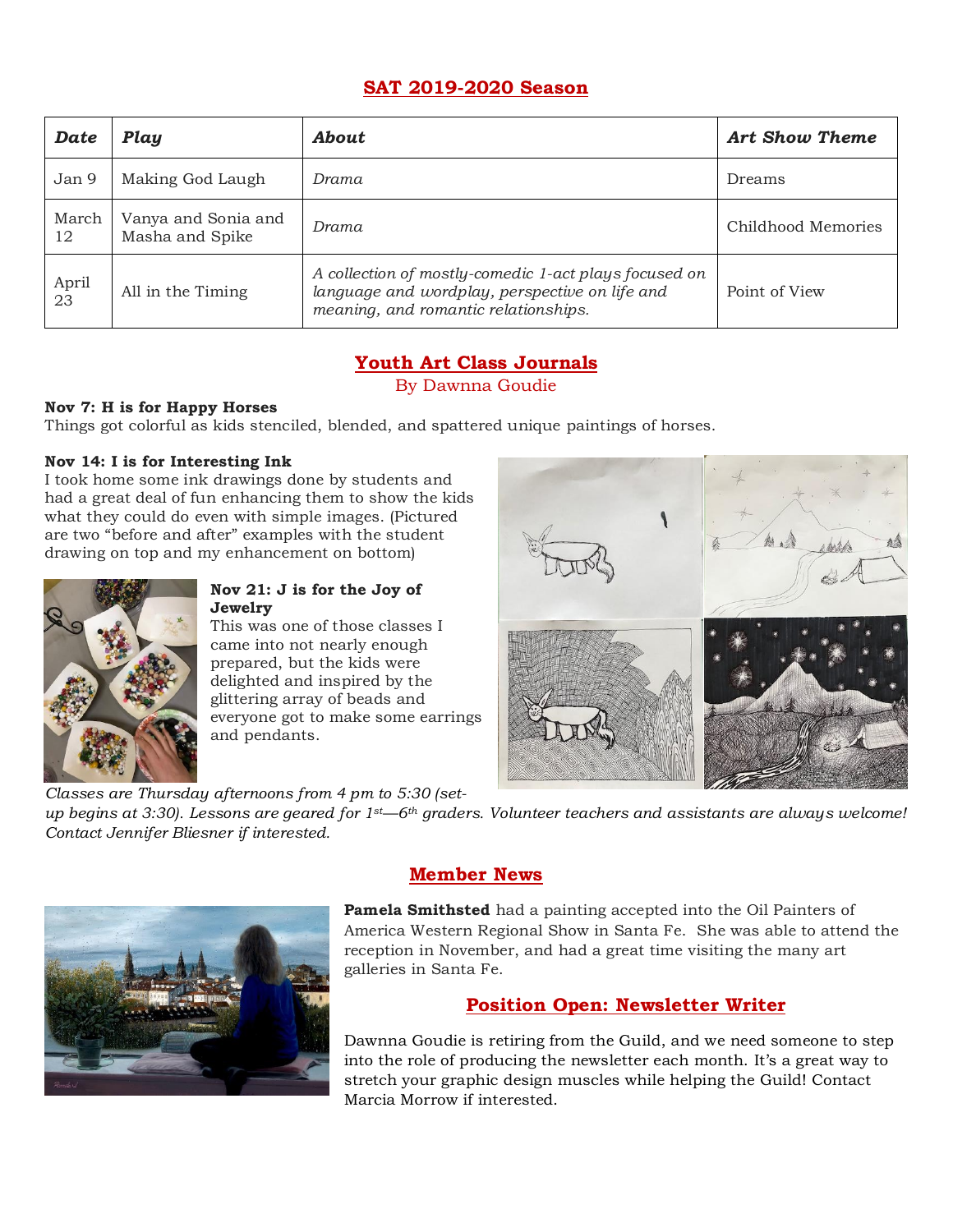### **WAG 2019-2020 Calendar**

| <b>DATE</b>   | <b>WHAT</b>           | <b>WHERE</b> | <b>WHEN</b> | <b>DETAILS</b>                          | <b>CONTACT</b>    |
|---------------|-----------------------|--------------|-------------|-----------------------------------------|-------------------|
| Dec 5         | Youth Art Class       | Sandy Public | $4 - 5:30$  | Kaleidoscopes—make your own             |                   |
|               |                       | Library      | pm          | optical toy                             |                   |
| Dec 6         | December Show         | AntFarm      | $6 - 8$ pm  |                                         | Jennifer Bliesner |
|               | Reception             |              |             |                                         |                   |
| Dec $12$      | Youth Art Class       | Sandy Public | $4 - 5:30$  | Christmas Party-snacks, games,          |                   |
|               |                       | Library      | pm          | and crafts                              |                   |
| Dec 17        | Member                | AntFarm      | $6:30$ pm   | Bring an art-gift to swap and a dish    |                   |
|               | Meeting/Christmas     |              |             | to share                                |                   |
|               | Party                 |              |             |                                         |                   |
| <b>Jan 21</b> | <b>Member Meeting</b> | AntFarm      | $6:30$ pm   | Speaker: Greg Lewis on color<br>pencils |                   |



*Setting up the "Gifts" art show for Sandy Actors Theatre's "It's A Wonderful Life: A Radio Play". The gallery and the hanging crew: Kim Nelson, Earlean Marsh and Loisann & Dan Young. Pictures by Steve Morrow.* 



### **Wy'East Artisans Guild Officers, Board, and Committee Heads**

Contact information available in your Guild roster. Email Rod Stroh, [rstroh2@frontier.com](mailto:rstroh2@frontier.com), if you can't find yours.

*Officers* **President:** Marcia Morrow **Vice President:** *position open* **Secretary:** Jennifer Bliesner **Treasurer**: Loisann Young *Board* **Board Members**: Kim Nelson, Loisann Young, Marcia Morrow, Earlean Marsh, Cheryl Hooley *Committees* **Meeting Programs:** Jennifer Bliesner **Hospitality:** Becky Hawley **Website & Social Media:** Debi Vann **Communications:** Becky Hawley **Art Education & Kids Outreach:** Jennifer Bliesner **Newsletter:** *position open* **Membership (Roster):** Rod Stroh **Library Theme Show:** Jennifer Bliesner **Sandy Actor's Theatre Shows:** Marcia Morrow *Committee Members: Earlean Marsh, Rod Stroh* **Other Shows:** Jennifer Bliesner

> *Wy'East Artisans Guild* **P.O. Box 682, Sandy, OR 97055** *[wyeastartisansguild@gmail.com](mailto:wyeastartisansguild@gmail.com)*